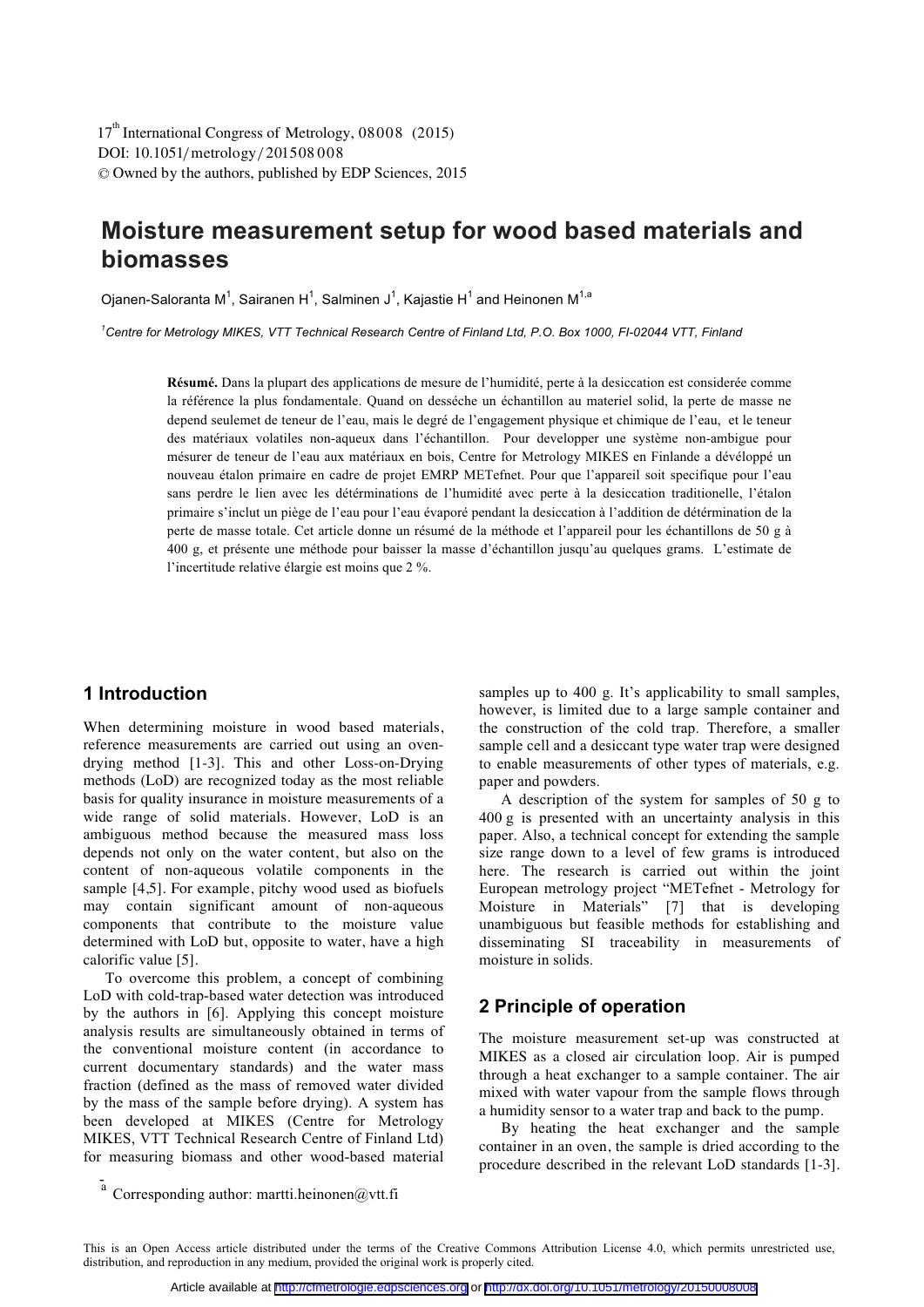The sample container is weighed before and after drying with a separate electrical balance. After placing a sample, the container lid is closed and not opened until the complete measurement procedure ends. During the weighings also the tube connections of the container are closed. The drying process is monitored with a capacitive humidity sensor. The temperature of the sensor and the tubing from the oven to the water trap are maintained at a temperature sufficiently high to avoid condensation at any point of the drying process.

The conventional moisture content is determined from the apparent mass loss of the sample container during drying. The water mass fraction is determined by dividing the apparent mass increase of the water trap during drying the sample with the original sample mass in the container. If there are no non-aqueous volatiles in the sample the determined mass changes of the sample container and the water trap are equal. In practice, full water selectivity is not achieved with a water trap when measuring e.g. wood samples with a significant volatile organic compound (VOC) content. However, this can be evaluated and taken into account by analysing the trapped water.

Also, the on-line monitoring of the air humidity at the sample container exit provides a possibility to determine the moisture of the sample: If the air flow rate is known, the amount of water removed from the sample can be calculated by integrating the humidity sensor reading over the complete measurement time. However, the achievable accuracy is highly limited by the characteristics of the sensor. The uncertainty of the flow rate is another significant limiting factor when applying this approach.

## **3 Measurement system**

#### **3.1 Set-up for samples up to 400 g**

Figure 1 shows the set-up constructed at MIKES for measuring moisture and water content of solid samples up to 400 g.



**Figure 1.** Measurement set-up for samples up to 400 g. Red arrows show the air circulation in the system.

In this set-up, the sample is placed in the container on a mesh plate. Air enters the container below the plate,

flows through the plate and the sample (see red arrows in the container of Figure 1) and exits through an outlet on the top. The temperature of the sample is monitored with a Pt100 sensor placed in the container vertically so that its lower end is in the sample (not shown in the figure). Another Pt-100 sensor is place in the oven close to the sample container to monitor the oven temperature. The sample container is connected to the heat exchanger and the outlet tube with quick couplings equipped with closing valves enabling efficient operation. The outer diameter of the stainless steel container is 350 mm and the height is 300 mm, and its mass is about 9 kg.

The evaporated water is removed from the air circulation in this setup by condensing it in a cold trap. The trap consists of two cylinders fully immersed in a liquid bath. The bath temperature is set to  $+5$  °C, which is close enough to the ambient dew-point temperature to minimise the background effect (i.e. effect of water vapour in air when closing the sample into the container) and to perform conventional LoD measurements in compliance with the relevant documentary standards.

Both the sample container and the cold trap are weighed using a balance with the capacity of 10.2 kg and the scale interval of 0.01 g.

#### **3.2 Set-up for samples 5 g to 50 g**

Due to the large size of the sample container and the construction of the cold trap, the described set-up is hardly applicable to measurements of small and relatively dry samples, e.g. paper and powders. To overcome this limitation, a smaller sample container was designed and constructed. Furthermore, applying the same design a desiccant dryer was constructed to be used as the water trap instead of the cold trap. In this way the small amount of water to be evaporated from the sample can be determined more accurately.

A drawing of the small sample container is shown in Figure 2. The container was developed from a Vaisala HMK15 calibration chamber by introducing an inlet tube through the bottom and an outlet tube through the transit cover. The ends of the both tubes in the chamber are covered with a sintered filter. The container is connected to the heat exchanger and the outlet tube with quick couplings enabling equipped with closing valves efficient operation.

The outer diameter of the anodised aluminium container is 60 mm and the height is 51 mm, and its mass with the couplings is about 400 g.

The desiccant dryer-based water trap consists of one or two desiccant containers with the same design as the small sample container. The efficiency of the trap depends on the absorbing material and the flow rate. The absorption of non-aqueous volatiles is studied by comparing different absorption materials.

Both the sample container and the desiccant dryer are weighed using a balance with the capacity of 5.1 kg and the scale interval of 1 mg.

The same oven and air circulation system are used with both sample containers and water traps.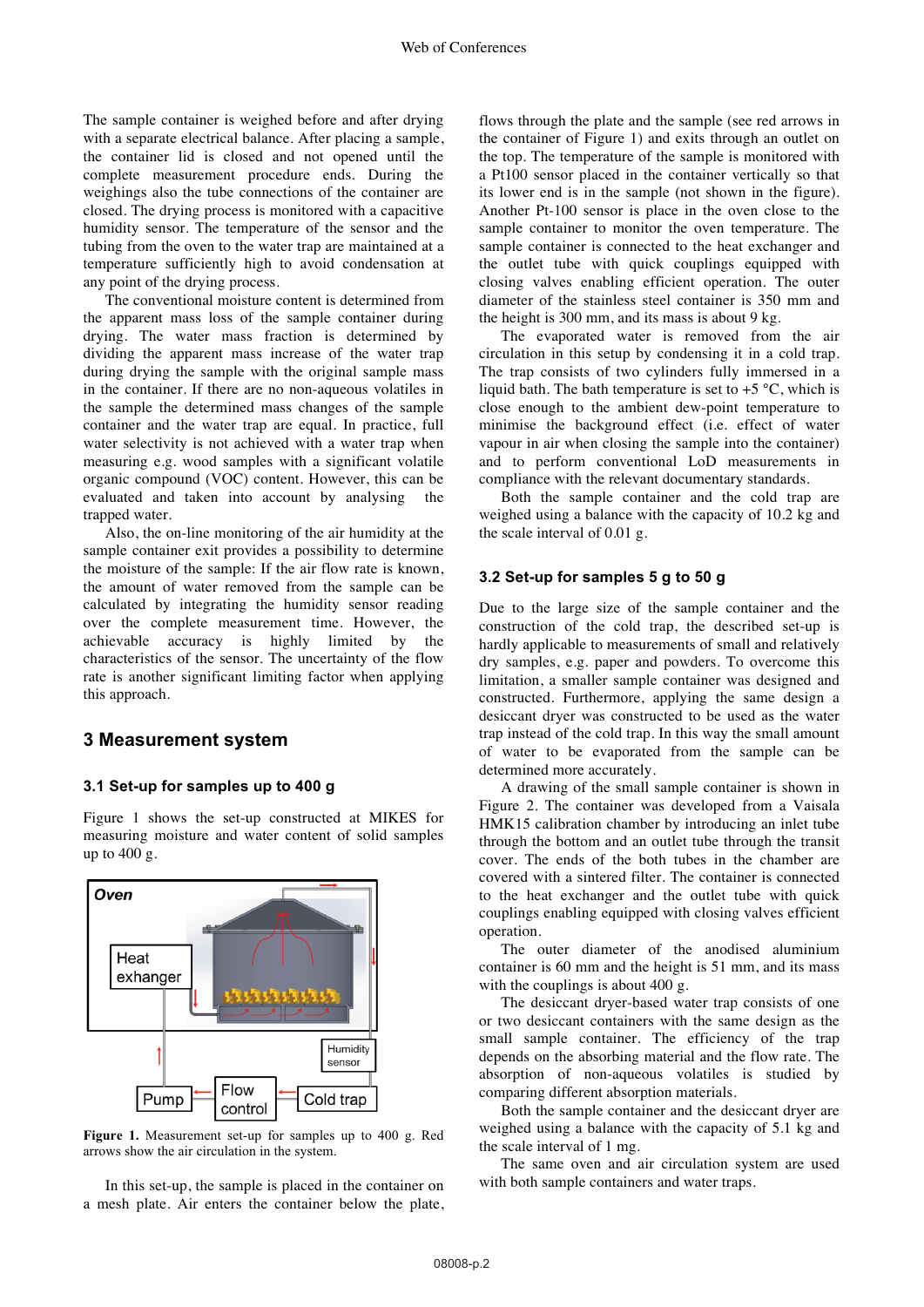

**Figure 2.** Measurement set-up for samples of 5 g to 50 g. The water trap may be either a cold trap or a desiccant dryer. Red arrows show the air circulation in the system.

#### **4 Measurement uncertainty**

The water content of a sample  $(w)$ , i.e. water mass fraction expressed in percent, is calculated as:

$$
w = \left[\frac{\Delta m_m + \delta_{tr} + \delta_v}{m_0 + \delta_B}\right] \times 100\,\% \text{w} \tag{1}
$$

where

 $m_0$  = initial mass of the sample

 $\Delta m_m$  = mass increase of the trap

- $\delta_{rr}$  = correction due to non-ideal trapping efficiency for water vapour
- $\delta_{\nu}$  = correction due to trapped non-aqueous volatiles
- $\delta<sub>B</sub>$  = correction due to non-ideal characteristics of the balance (calibration, non-linearity, hysteresis, thermal effects etc.)

Estimates of the corrections  $\delta_{tt}$ ,  $\delta_{v}$  and  $\delta_{B}$  are zero but they contribute to the measurement uncertainty. The initial mass and the mass increase of the cold trap contribute to both estimate and uncertainty. A summary of an uncertainty analysis for a biomass sample of 200 g is given as an example in Table 1. Here we assumed that only water contributed to the mass increase of the cold trap.

**Table 1.** Uncertainty analysis for a biomass sample of 200 g with water content of 50 %w.

| Uncertainty<br>component         | <b>Estimate</b><br>(g) | <b>Standard</b><br>uncertainty<br>(g) | <b>Sensitivity</b><br>coefficient<br>$(\%w/g)$ | Contribution to<br>combined unc.<br>$($ %w) |
|----------------------------------|------------------------|---------------------------------------|------------------------------------------------|---------------------------------------------|
| Initial mass of<br>sample        | 200                    | 0.05                                  | 0.25                                           | 0.013                                       |
| Mass of evaporated<br>water      | 100                    | 0.02                                  | 0.5                                            | 0.010                                       |
| Balance                          | $\Omega$               | 0.01                                  | 0.25                                           | 0.003                                       |
| Trap efficiency                  | $\Omega$               | 0.1                                   | 0.5                                            | 0.050                                       |
| Trapped non-<br>aquous volatiles | $\Omega$               | $\Omega$                              | 0.5                                            | 0.000                                       |
| Combined standard uncertainty    |                        |                                       |                                                | 0.053                                       |
| Expanded uncertainty $(k = 2)$   |                        |                                       |                                                | 0.11                                        |

Uncertainty estimations for different moisture levels show that the expanded *relative* uncertainty of the moisture analysis is less than 2 %.

## **5 Discussion**

The system has been tested with many types of wooden samples (wood chips, sawdust, wood pellets) covering different sample and particle sizes. A detailed analysis of these tests will be published in near future.

R. Samuelson et al. concluded in [5] that during biomass drying the level of VOC emission is 0.1 % to 11 %. With a few samples measured in the MIKES set-up the VOC emission was high enough to contaminate the cold trap. To take into account the amount of trapped VOCs in a more comprehensive way, we are developing a practical approach for analysing a water sample from the cold trap.

Measurements with samples containing low level of non-aqueous volatiles have shown a good agreement with the traditional LoD determination. In future, interlaboratory comparisons will be carried out to provide information about the equivalence of different types of primary moisture determinations.

### **6 Conclusion**

MIKES has set up a new type of LoD primary standard to provide an unambiguous realisation for water mass fraction in wood-based materials. To include water specificity without losing a link to the traditional LoD moisture determinations, the primary standard comprises the overall mass loss determination and measurement of evaporated water using a water trap. The water evaporation is also monitored with a capacitive humidity sensor. The developed set-up was found applicable to samples of 50 g to 400 g. To extend the application range to smaller samples, e.g. paper and powder, another sample container and water trap were designed. With these, samples of few grams can be measured with an appropriate uncertainty. The estimated relative expanded uncertainty is less than 2 %.

#### **Acknowledgements**

This work was carried out within the SIB64 METefnet project funded by the European Metrology Research Programme (EMRP) that is jointly funded by the EMRP participating countries within EURAMET and the European Union.